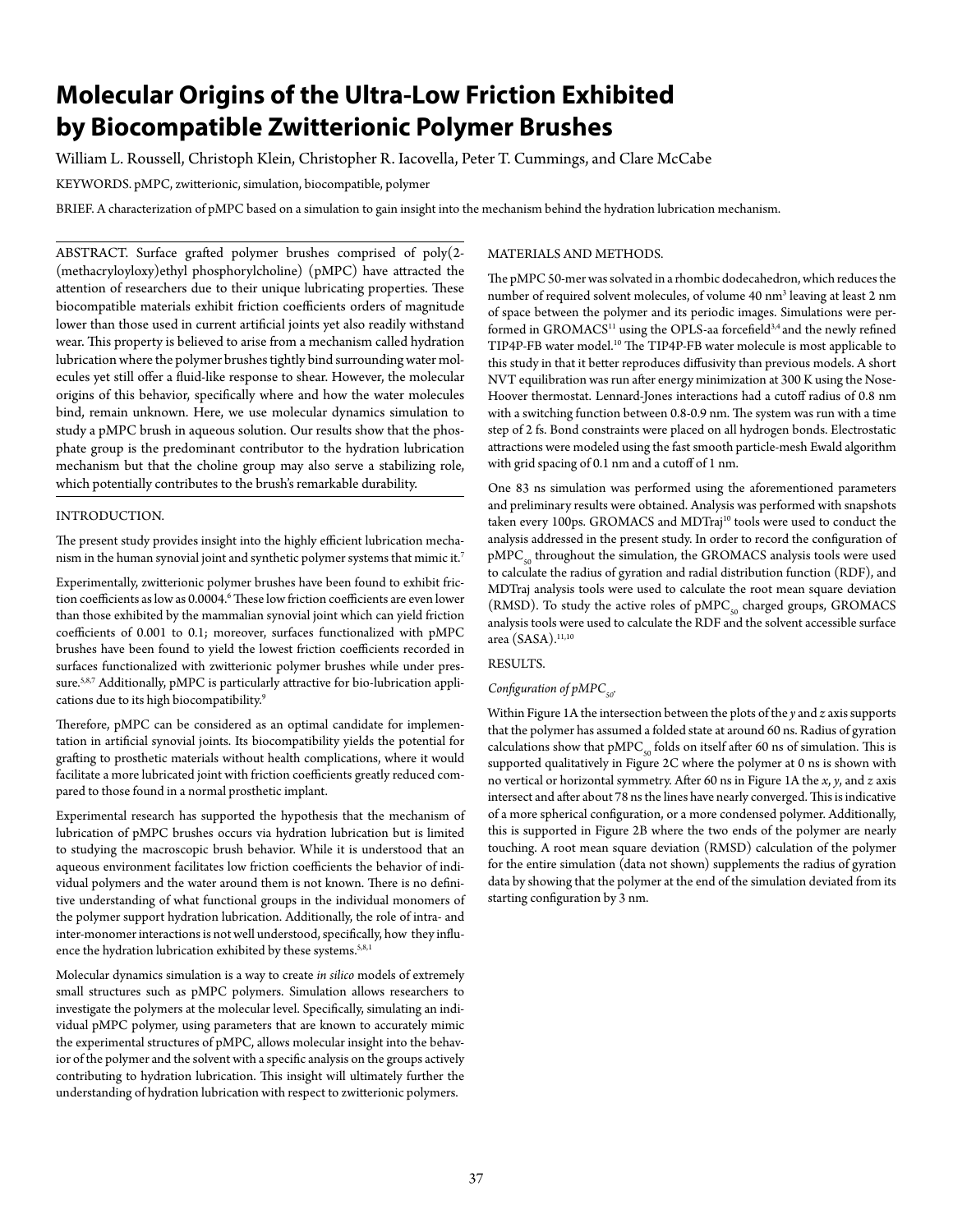

**Figure 1.** A) The radius of gyration of solvated  $p\text{MPC}_{50}$  for the entire 83 ns simulation along the *x, y,* and *z* axis of the simulation box, as well as a total radius of gyration expressed as  $R_{\rm g}^{\rm e}$  colored as blue, red, green, and black respectively. B) Intra-monomer interactions that influence the configuration of  $p\text{MPC}_5$  using radial distribution functions of atoms from given reference points. The reference point to atom RDF calculated, nitrogen to phosphorous, and choline to oxygen.

Finally, we find that the nitrogen atoms of MPC have an affinity for phosphorous atoms of neighboring monomers. Figure 1B shows two radial distribution functions (RDF) between 1) choline and phosphate oxygens and 2) between the choline nitrogen and phosphate phosphorous. The large peaks for both sets at 0.5 nm shows the intra-monomer interactions—the distance between these groups within a single monomer. However, the RDF calculation showed that the nitrogen and phosphorous atoms of neighboring monomers may have a high affinity for each other as demonstrated by the second set of peaks on the nitrogen to phosphorous data, which, due to the larger radius, may be between atoms of neighboring monomers. This supports separate monomers forming contacts between the phosphorous and nitrogen atoms.



**Figure 2**. A) A single monomer of pMPC shown with surrounding water molecules. Dashed lines indicate proximity to the phosphate oxygens in the middle of the monomer. B) Simulated  $p\text{MPC}_{50}$  at simulation time = 80 ns. C) Simulated  $pMPC_{50}$  at simulation time = 0 ns

*Active Roles of Charged Groups.*

Figure 3 shows the radial distribution function between phosphate oxygens. This shows that the phosphate oxygens may be supportive of hydration shells at distances that correspond to the peaks on the graph. That is, at the distance where a peak occurs, the amount of water hydrogen or oxygen is high and a hydration shell exists.

The choline group, also analyzed in Figure 3, shows minimal binding to water at 0.2 nm. The inset of Figure 3 shows the solvent accessible surface area (SASA) for the choline groups and the phosphate oxygens of  $p\text{MPC}_{50}$  over the entire duration of the simulation. Measurements show that choline has a higher solvent accessible surface area than do the phosphate oxygens. Although the choline groups and the phosphate oxygens exist in pMPC at a 3:2 ratio, when the SASA measurements are reduced to a 1:1 ratio choline still exhibits a higher SASA than the phosphate oxygens.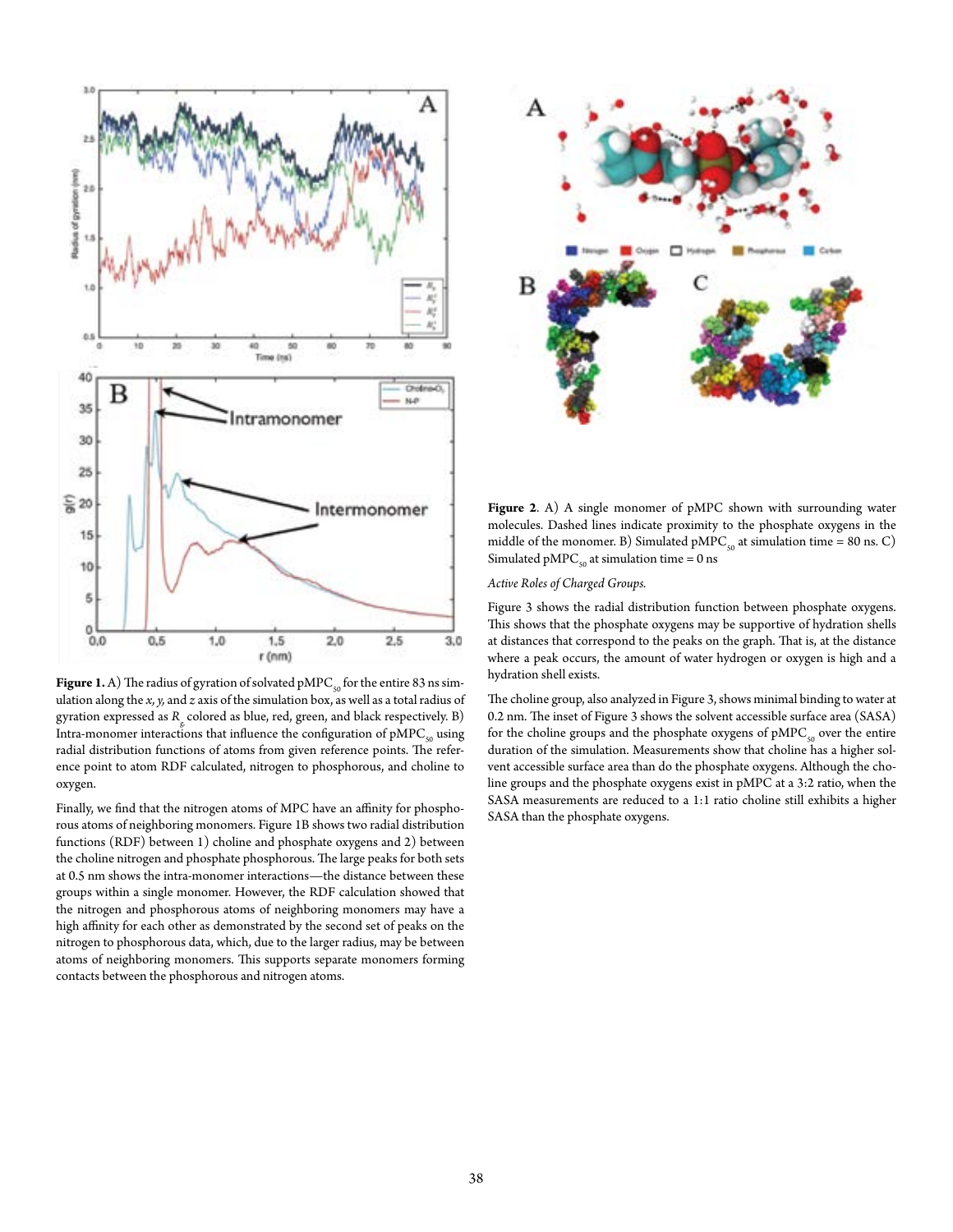

**Figure 3.** Displays the roles of charged groups in terms of water attraction using a radial distribution function (RDF). Reference groups to atoms calculated are choline to oxygen and hydrogen atoms of water (O*water* -Choline and H*water*-Choline respectively), and oxygen atoms of MPC to hydrogen and oxygen atoms of water (H<sub>water</sub>-O<sub>2</sub> and O<sub>water</sub>-O<sub>2</sub> respectively). The inset displays solvent accessible surface area for two different reference groups of MPC. Solvent accessible surface area is shown in nanometers squared for the  $\mathrm{O}_2$  groups and choline groups of MPC over the entire simulation.

## DISCUSSION.

After 60 ns of simulation time  $pMPC_{50}$  begins to adopt a folded configuration. The folding can be seen starting at 60 ns in Figure 1A and is qualitatively supported by the folded shape of pMPC<sub>50</sub> in Figure 2B. Knowledge of this folded configuration may have implications to the biomechanics of pMPC brush systems where the configuration of the polymer may be important in the function of the system. Not only does the overall shape of the polymer seem to fold, but it is likely that monomers bend to some degree as well as bind together. However, the RDF calculation showed that the nitrogen and phosphorous atoms of neighboring monomers have a high affinity for each other. Shown in Figure 1B, the first large set of peaks show interactions within the same monomers due to their small radius of 0.5 nm on the *x* axis. The smaller set of peaks existing between 0.5 and 1 nm show interaction between phosphorous and nitrogen atoms of neighboring monomers due to their larger radius. The measurements from the RDF support that the phosphorous, at the center of the phosphate oxygens, and the nitrogen, at the center of the choline groups at the head of the monomer, have a strong affinity for each other. Since intermonomer attractions are present, the data shows that there may be attraction between neighboring monomers which would facilitate a durable and tightly packed polymer system, this could contribute to decreased wear during shearing of MPC brush layers. However, investigations of the full polymer brush layers will be required to confirm this hypothesis. Visually and based on the RDF peaks, the phosphate oxygens are oriented outwards while the choline groups fold onto neighboring phosphate groups. An outwards orientation of the phosphate oxygens contributes to their ability to form hydration shells.

Phosphate oxygens of MPC monomers are hydrogen bonded to the hydrogen atoms of the surrounding water, thus forming the tightest layer of the hydration shells. The data shown in Figure 3 of the RDF function for water- $O_{_2}$  displays large peaks, with the graph of  $H_{_{\rm water}}\text{-}\mathrm{O}_{_2}$  having the highest peaks, showing that there is strong hydrogen bonding between water and phosphate oxygens. This suggests hydration shells existing with respect to the distances corresponding to the peaks on the graph around the phosphate oxygens and the phosphate group, thus hydration shells may exist around individual monomers as water is preferentially localizing itself within proximity of the phosphate oxygens. This indicates that the phosphate group of  $pMPC_{50}$  which houses the two active phosphate oxygen atoms could play a large role in the experimentally observed hydration lubrication of MPC brush layers. Conversely, the choline

groups, which are displayed on the same graph show barely any peaks and is indicative of there being much less powerful water-choline bonding in  $p\text{MPC}_{\text{so}}$ . Furthermore, the choline groups have a higher SASA, indicated by the inset of Figure 3. This gives some insight to the extent to which the phosphate group has affinity for the surrounding solvent as the RDF indicates that although water has less SASA; the phosphate oxygens have more bonds to water than the choline does.

It appears that the phosphate groups of  $pMPC_{50}$  have the greatest affinity to the solvent and the highest influence on solvent interaction due to their likelihood to form strong hydrogen bonds and their outwards orientation towards the solvent in qualitative observation. It is more likely that the choline groups play a greater role in the mechanical stability of the polymer during folding due to their central nitrogen atom interacting with the phosphate groups within the polymer. Future directions include analyzing the structure to see if the same folding occurs among multiple polymers in a brush system. An understanding of the structural dynamics and hydration structure of a brush system could be used in the application of these polymers in order to utilize their frictional properties. Atomistic knowledge of the dynamics and hydration structure of pMPC could lead to more targeted applications and the discovery of other zwitterionic polymers with enhanced performance. Ideally, the enhanced performance of zwitterionic polymers can translate to biomedical advancements. To date, pMPC is the zwitterionic polymer primarily studied for such applications. By utilizing similar simulation techniques to analyze different zwitterionic molecules we hope to accelerate the discovery and design of new materials for biolubrication.

#### ACKNOWLEDGMENTS.

I would like to thank the members of the Multiscale Molecular Simulation Laboratory at Vanderbilt University for their mentorship and help with developing this study. Additionally, thanks go to Dr. Mulligan and Dr. Howdyshell for the opportunity to conduct research through the REHSS program.

#### SUPPORTING INFORMATION.



**Figure S1.** The above graph shows the mean square deviation of the bulk water in the simulation. The diffusivity constant  $(\mathrm{m}^2\,\mathrm{s}^{\text{-}1})$  for the bulk water in the simulation is shown alongside plotted data.